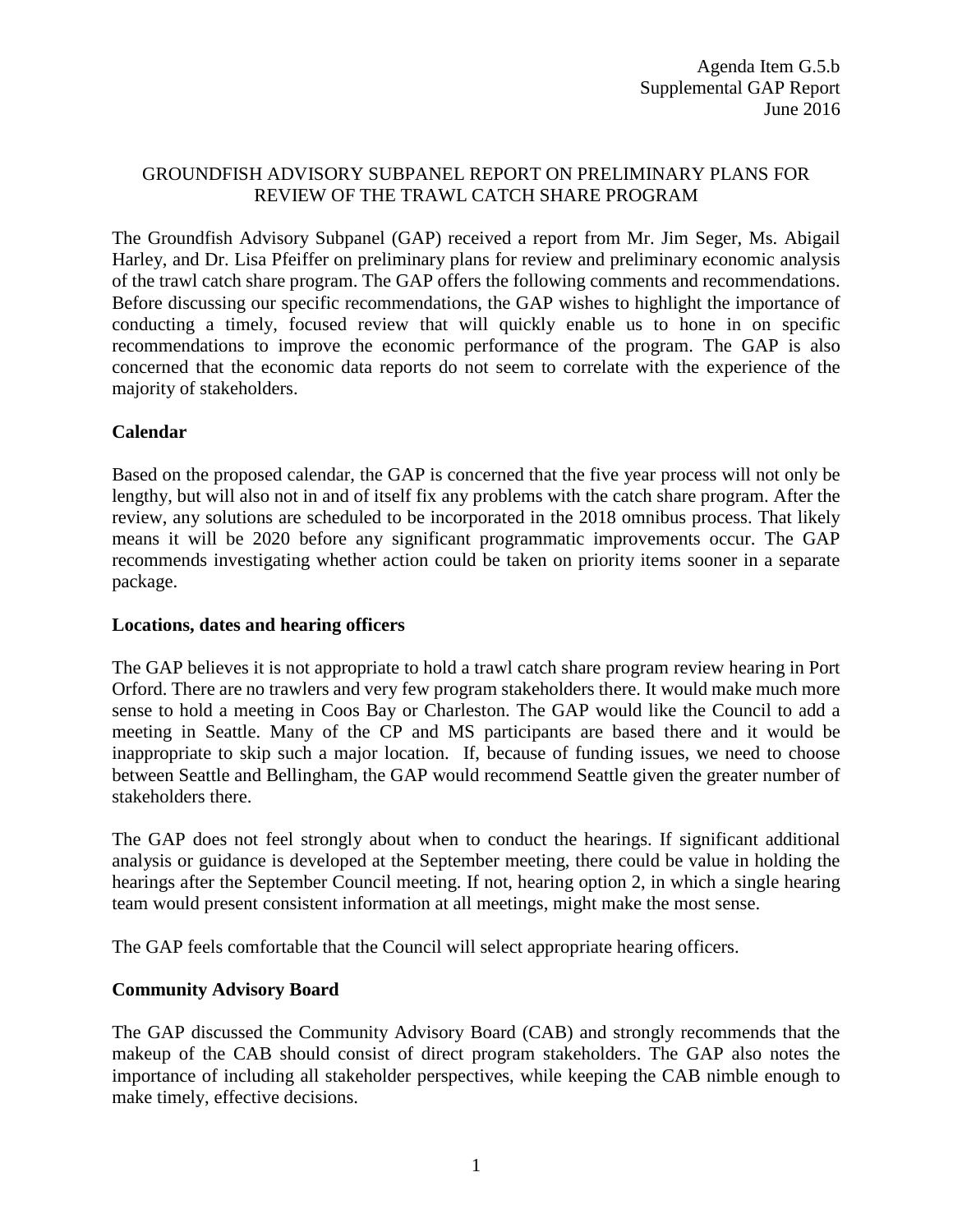With those criteria in mind we recommend the following seats for the board:

- One IFQ bottom trawl participant from each state (3 total)
- One IFQ gear switching participant (1 total)
- One CP participant, one MS catcher vessel participant, and one MS processor participant (3 total)
- Three processor seats regardless of geography (3 total)
- One representative from either the service provider, government, retailer or other column (1 total)

| Community                                         | IFQ trawl<br>participant    | IFQ gear<br>switched               | At-Sea<br>sector<br>participant                         | Non-trawl<br>catch shares<br>participant | Buyer/<br>Processor                         | Service<br>Provider<br>(e.g.<br>observers) | Local<br>governmentalities,<br>districts, boards,<br>quota funds etc. | Consumer/<br>retailer | Other<br>(e.g.<br>crew,<br>NGO,<br>tribal) |
|---------------------------------------------------|-----------------------------|------------------------------------|---------------------------------------------------------|------------------------------------------|---------------------------------------------|--------------------------------------------|-----------------------------------------------------------------------|-----------------------|--------------------------------------------|
| WA - Inside<br>Marine<br>WA - Coast               | Combine<br>for 1 WA<br>seat |                                    |                                                         |                                          |                                             |                                            |                                                                       |                       |                                            |
| $OR - North$<br>Coast<br>$OR - South$<br>Coast    | Combine<br>for 1 OR<br>seat | Combine<br>for 1 seat<br>coastwide | 1 CP seat, 1<br>MS<br>processor<br>seat, and 1<br>MS CV | Delete this<br>seat                      | 3<br>processor<br>seats<br>regardless<br>of |                                            | Combine into 1 seat                                                   |                       |                                            |
| $CA - Fort$<br><b>Bragg North</b><br>CA - Central | Combine<br>for 1 CA<br>seat |                                    | seat<br>regardless<br>of<br>geography                   |                                          | geography                                   |                                            |                                                                       |                       |                                            |
| $CA-S$ of<br>36                                   |                             |                                    |                                                         |                                          |                                             |                                            |                                                                       |                       |                                            |

\*Visual representation of GAP recommendation based on G.5 Attachment 1 Table 7.

### **Analytical effort**

The GAP recommends analytical alternative 2 in which the Council would designate an ad hoc analytical team. The GAP believes this approach will create a more transparent, formal process. Moreover, this approach should reduce Council and GMT time dedicated to the 5-year review during scheduled Council meetings.

### **Preliminary guidance on content for the review**

Overall, the categories and topics for review look appropriate. The GAP would like to see additional metrics included to assess processor outcomes. The GAP also notes that while the topics for review seem appropriate, the review process should be conducted in such a way that enables us to quickly winnow down to focus on areas where the program is underperforming. We do not need to spend significant time and resources analyzing and working on aspects of the program that are working well. Finally, the GAP notes that more than 150 stakeholders met recently in Portland